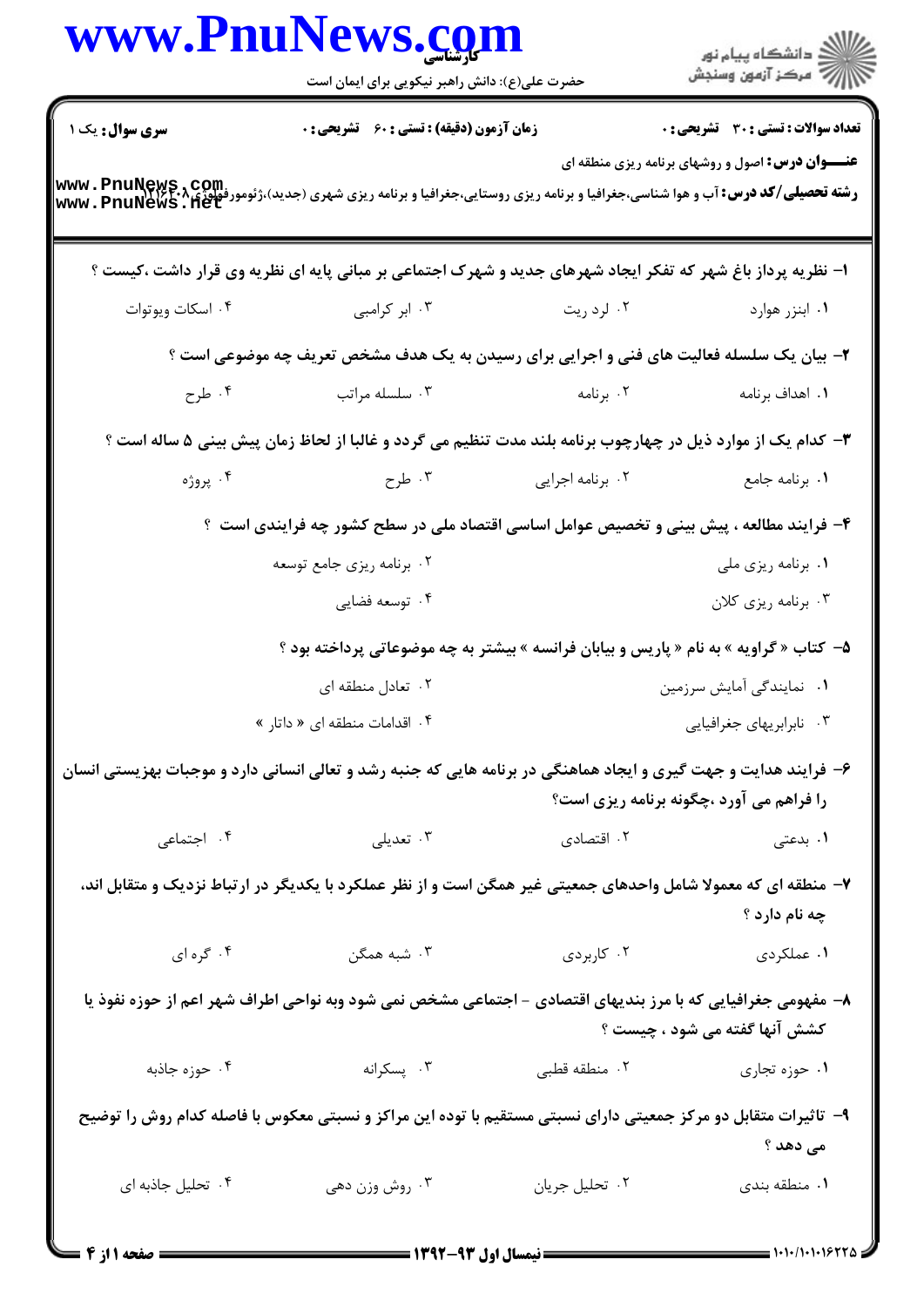| الاستگاه پيام نور)<br>الاستگاه پيام نور)<br><b>تعداد سوالات : تستی : 30 ٪ تشریحی : 0</b><br><b>عنـــوان درس:</b> اصول و روشهای برنامه ریزی منطقه ای<br><b>رشته تحصیلی/کد درس:</b> آب و هوا شناسی،جغرافیا و برنامه ریزی روستایی،جغرافیا و برنامه ریزی شهری (جدید)،ژئومورفولوژی،PhuNews , Tet<br>www . PnuNews . Net |                       | حضرت علی(ع): دانش راهبر نیکویی برای ایمان است |                        |
|--------------------------------------------------------------------------------------------------------------------------------------------------------------------------------------------------------------------------------------------------------------------------------------------------------------------|-----------------------|-----------------------------------------------|------------------------|
|                                                                                                                                                                                                                                                                                                                    |                       |                                               |                        |
|                                                                                                                                                                                                                                                                                                                    |                       | زمان آزمون (دقیقه) : تستی : 60 - تشریحی : 0   | <b>سری سوال :</b> ۱ یک |
|                                                                                                                                                                                                                                                                                                                    |                       |                                               |                        |
| +ا– مفاهیمی چون زمان ، مکان ، حرکت ، علت ، عدد ، برهان ۖ و حقیقت در کدام رشته علمی مورد بررسی قرار می گیرد ؟                                                                                                                                                                                                       |                       |                                               |                        |
| ۰۲ فلسفه<br>۰۱ منطق                                                                                                                                                                                                                                                                                                |                       | ۰۳ جغرافیا                                    | ۰۴ برنامه ریزی         |
| 11- راهبردی که بر اساس آن پس از تعیین کلی سیاست ملی و پیش از مشخص کردن هدفهای کمی ، باید برنامه های منطقه ای<br>که بر قابلیت منطقه ای استوارند انجام گردد ، چه می باشد ؟                                                                                                                                           |                       |                                               |                        |
| ۰۲ بالا به پایین<br>۰۱. پایین به بالا                                                                                                                                                                                                                                                                              |                       | ۰۳ توسعه يکپارچه                              | ۰۴ برنامه ریزی در عمل  |
| ۱۲- زمانی که در برنامه ریزی مسائل و مشکلات به طور جامع تجزیه و تحلیل گردید ، به راه حلهای آنها چه اطلاق می شود ؟                                                                                                                                                                                                   |                       |                                               |                        |
| ۰۲ استانداردها<br>٠١ مقاصد برنامه ريزي                                                                                                                                                                                                                                                                             |                       | ۰۳ برناه اجرایی                               | ۴. آلترناتيو بهينه     |
| ۱۳– مکانیزم مشارکت دستگاههای مختلف دولتی و غیر دولتی در روند تصمیم گیری های امور توسعه اقتصادی – اجتماعی یک<br>كشور چيست ؟                                                                                                                                                                                         |                       |                                               |                        |
| ٠١ مدل برنامه ريزي                                                                                                                                                                                                                                                                                                 | ۰۲ سازمان برنامه ريزي | ۰۳ نظام برنامه ریزی                           | ۰۴ راهبرد برنامه ريزي  |
| ۱۴- منبع مهم برای تصمیم گیریها و سیاست های منطقه ای که روابط میان بخش های اصلی در منطقه را نشان می دهد ،چه می<br>باشد ؟                                                                                                                                                                                            |                       |                                               |                        |
| ۰۱ حساب های منطقه ای                                                                                                                                                                                                                                                                                               |                       | ۰۲ جدول داده و ستانده                         |                        |
| ۰۳ آناليز جريانها                                                                                                                                                                                                                                                                                                  |                       | ۰۴ درجه توسعه یافتگی                          |                        |
| ۱۵- ً مرحله آخر تعیین شاخص توسعه انسانی کشورها ، در برگیرنده چه فرایندی است ؟                                                                                                                                                                                                                                      |                       |                                               |                        |
| ۰۱ روش اندازه گیری توسعه                                                                                                                                                                                                                                                                                           |                       | ۰۲ تعریف اندازه محرومیت                       |                        |
| ۰۳ تعريف ميانگين محروميت                                                                                                                                                                                                                                                                                           |                       | ۰۴ بررسی دامنه محرو میت                       |                        |
| ۱۶- روش فرایند تحلیلی سلسله مراتبی یا ( ای- اچ -پی ) برای استفاده در چه وضعیتهایی طراحی شده است ؟                                                                                                                                                                                                                  |                       |                                               |                        |
| ٠١ ارزيابي پيچيده معيارها                                                                                                                                                                                                                                                                                          |                       | ۰۲ معیارهای چند گانه متضاد                    |                        |
| ۰۳ حالت ساده تحلیلی                                                                                                                                                                                                                                                                                                |                       | ۰۴ استاندارد همسان سازی                       |                        |
| ۱۷- در آنالیز تاکسونومی برای بدست آوردن درجه توسعه یافتگی چه عملیاتی باید انجام شود ؟                                                                                                                                                                                                                              |                       |                                               |                        |
| ۰۱ تقسیم سر مشق بر حد بالای آن                                                                                                                                                                                                                                                                                     |                       | ۰۲ جذر انحرافات از میانگین سرمشق توسعه        |                        |
| ۰۳ جذر انحرافات عدد ايده آل هر ستون                                                                                                                                                                                                                                                                                |                       | ۰۴ استفاده از ماتریس مرکب و تحلیل آن          |                        |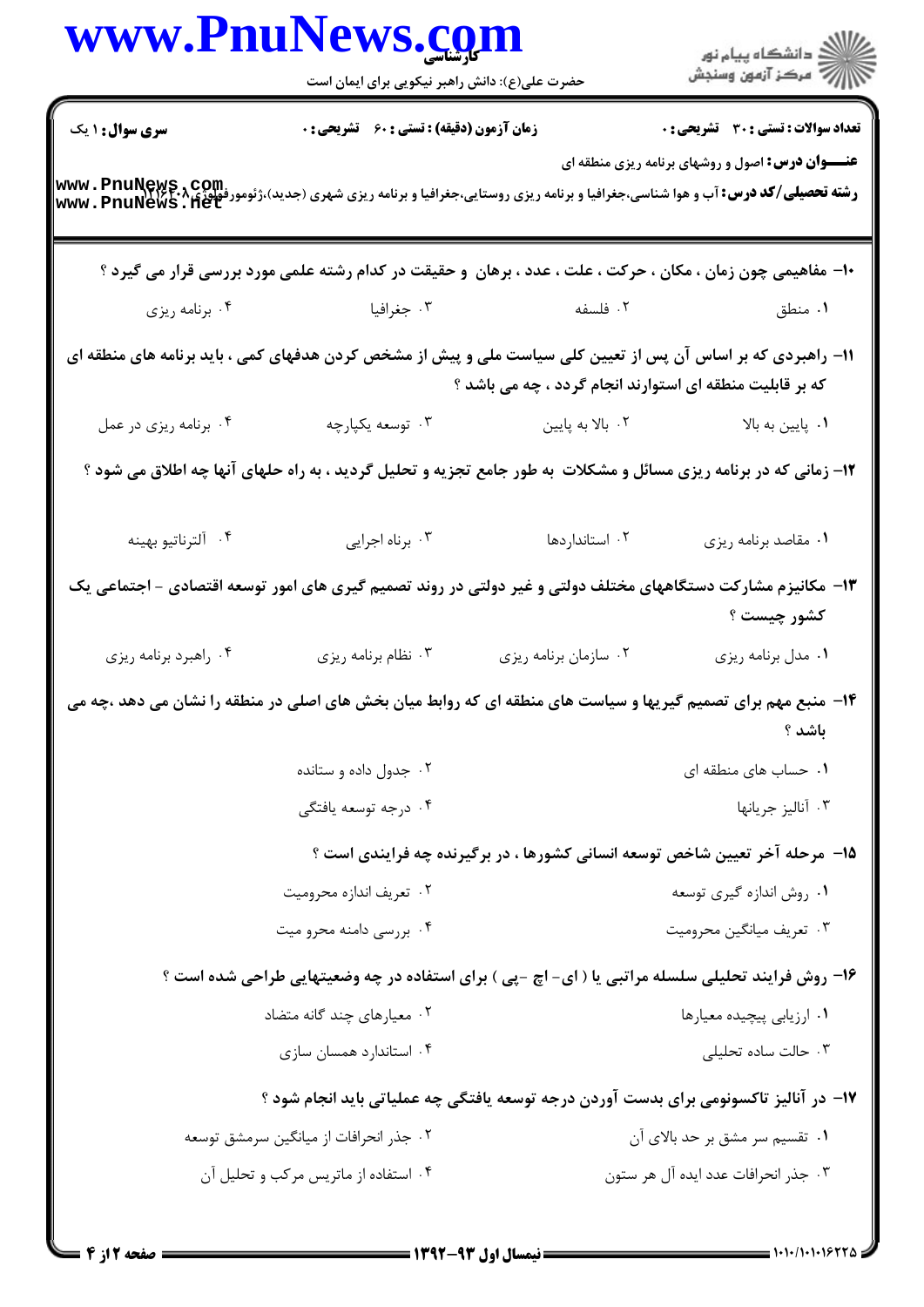|                                                | www.PnuNews.com                                                                                                 |                                                                                      | الاد دانشگاه پيام نور<br>  > مرکز آزمون وسنجش           |  |
|------------------------------------------------|-----------------------------------------------------------------------------------------------------------------|--------------------------------------------------------------------------------------|---------------------------------------------------------|--|
|                                                | حضرت علی(ع): دانش راهبر نیکویی برای ایمان است                                                                   |                                                                                      |                                                         |  |
| <b>سری سوال : ۱ یک</b>                         | <b>زمان آزمون (دقیقه) : تستی : 60 ٪ تشریحی : 0</b>                                                              |                                                                                      | <b>تعداد سوالات : تستی : 30 - تشریحی : 0</b>            |  |
|                                                | <b>www . PnuNews , COm</b> .<br>Www . PnuNews . net<br>Www . PnuNews . net                                      |                                                                                      | <b>عنـــوان درس:</b> اصول و روشهای برنامه ریزی منطقه ای |  |
|                                                | ۱۸– زمانی که روند رشد جمعیت به صورت تابعی از رشد ثابت جمعیت در گذشته و وضع موجود در نظر گرفته شود ، چه مدلی     |                                                                                      | مد نظر است ؟                                            |  |
|                                                | ۰۲ مدل رشد نمایی                                                                                                |                                                                                      | ٠١. روش انتقال لگاريتمي                                 |  |
|                                                | ۰۴ مدل رشد خطی                                                                                                  |                                                                                      | ۰۳ رشد نمایی تعدیل شده                                  |  |
|                                                | ۱۹- با استفاده از توزیع جمعیت بر حسب سن و جنس و تدوین فرضیه های باروری و مرگ و میر ، چه روشی برای پیش بینی      |                                                                                      | جمعیت خواهیم داشت ؟                                     |  |
| ۰۴ روش جمعیتی                                  | ۰۳ رشد خطی                                                                                                      | ۰۲ روش ریاضی                                                                         | ۰۱ روش ترکیبی                                           |  |
|                                                | +۲- تفاوت بین تعداد مهاجران وارد شده و خارج شده که می تواند کمیتی مثبت یا منفی داشته باشد ، چیست ؟              |                                                                                      |                                                         |  |
| ۰۴ مهاجرت خالص                                 | ۰۳ مانده مهاجرتی                                                                                                | ۰۲ مهاجر فرستی                                                                       | ٠١ مهاجر پذيري                                          |  |
|                                                |                                                                                                                 | <b>۲۱</b> - برای بدست آوردن ضریب تکاثر یا نرخ تغییرات ، چه عملیاتی باید انجام گیرد ؟ |                                                         |  |
|                                                | ۰۲ اشتغال پایه به علاوه اشتغال غیر پایه                                                                         |                                                                                      | ٠١ كل اشتغال تقسيم بر اشتغال پايه                       |  |
| ۰۴ کل اشتغال ناحیه خاص تقسیم بر کل اشتغال کشور |                                                                                                                 | ٠٣ اشتغال خاص تقسيم بر كل اشتغال                                                     |                                                         |  |
|                                                |                                                                                                                 | ۲۲- میزان باز بودن مناطق به خارج از آن به کدام دسته از عوامل بستگی دارد ؟            |                                                         |  |
| ۰۲ توپوگرافی ، مرحله توسعه یافتگی و اندازه     |                                                                                                                 | ٠١ جريانهاي تجاري ، اطلاعات خارجي                                                    |                                                         |  |
|                                                | ۰۴ رشد صادرات ، درآمد و الگوی مصرف                                                                              | ۰۳ نیروی کار ، منابع طبیعی و فن آوری                                                 |                                                         |  |
|                                                | ۲۳- برای بکارگیری چه روشی از تکنیک ترسیمی طولی - عرضی ایزارد استفاده می شود ؟                                   |                                                                                      |                                                         |  |
|                                                | ۰۲ پیش بینی اشتغال روش سهم                                                                                      | ٠١ روش تحليل موقعيت اقتصادى                                                          |                                                         |  |
|                                                | ۰۴ عنصر رشد اقتصاد مرجع                                                                                         |                                                                                      | ۰۳ مدل تغییر سهم ساختاری                                |  |
|                                                | ۲۴- نیرو هایی که همگرایی میان مناطق فقیر ً و غنی را موجب شده و با رشد منطقه ای تقاضا برای تولیدات مناطق فقیر را |                                                                                      | افزایش می دهد چه نامیده می شوند ؟                       |  |
| ۰۴ اثرات بازنمایی                              | ۰۳ فرایندسببی                                                                                                   | ۰۲ فرایند تجمعی                                                                      | ۰۱ اثرات پخشایشی                                        |  |
|                                                | ۲۵- در روش اقتصاد پایه ، افزایش تقاضای خارجی برای کالاها و خدمات بخش پایه چه تاثیری دارد ؟                      |                                                                                      |                                                         |  |
|                                                | ۰۲ نزول بخش اقتصاد غير پايه                                                                                     | ۰۱ افزایش درآمد و اشتغال کلی                                                         |                                                         |  |
|                                                | ۰۴ عدم تبعیت بخش غیر پایه از در آمد کل                                                                          |                                                                                      | ۰۳ شکل گیری ضریب اقتصاد پایه                            |  |